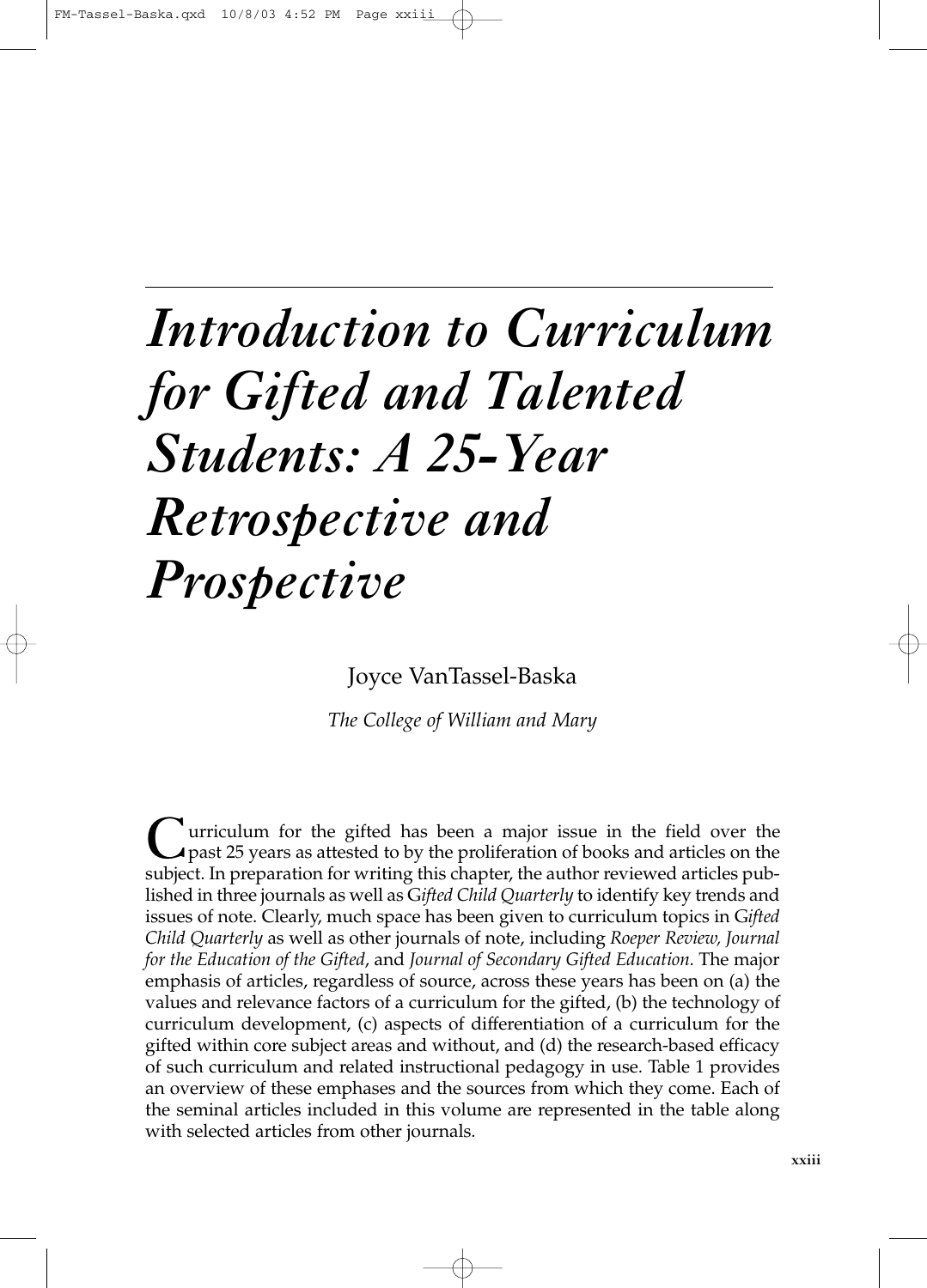#### **xxiv Curriculum for Gifted and Talented Students**

| Values and Relevance Factors in<br><b>Gifted Education</b>                                | Passow (1986)<br>Renzulli (1992)<br>Kirschenbaum (1998)<br>Piirto (1999)<br>Ford & Harris (2000)                                                                                                                                                                                                                                                                                                 |
|-------------------------------------------------------------------------------------------|--------------------------------------------------------------------------------------------------------------------------------------------------------------------------------------------------------------------------------------------------------------------------------------------------------------------------------------------------------------------------------------------------|
| The Technology of Curriculum<br>Development for the Gifted                                | Kaplan (1982)<br>Maker (1986)<br>Jacobs & Borland (1986)<br>Renzulli (1988)<br>Johnson, Boyce, & VanTassel-Baska (1995)<br>Purcell, Burns, Tomlinson, Imbeau, & Martin (2002)                                                                                                                                                                                                                    |
| Aspects of Differentiation for a<br>Curriculum for the Gifted                             | Renzulli (1982)<br>Wheatley (1983)<br>VanTassel-Baska (1986)                                                                                                                                                                                                                                                                                                                                     |
| Research-Based Efficacy of<br>Differentiated Curriculum and<br>Instruction for the Gifted | Gallagher, Stepien, & Rosenthal (1992)<br>Lynch (1992)<br>Sowell (1993)<br>Gallagher & Stepien (1996)<br>Ravaglia, Suppes, Stillinger, & Alper (1995)<br>Van Tassel-Baska, Johnson, Hughes, & Boyce (1996)<br>Friedman & Lee (1996)<br>Van Tassel-Baska, Bass, Reis, Poland, & Avery (1998)<br>Van Tassel-Baska, Avery, Little, & Hughes (2000)<br>Van Tassel-Baska, Zuo, Avery, & Little (2002) |

#### **Table I** An Overview of Seminal Curriculum Studies, 1982-2002

# **SPECIAL EARLY EMPHASES ON PROCESS AND CONTENT**

The early articles in the *Gifted Child Quarterly* seminal pieces come from Kaplan (1982) on the need to provide multiple curriculum options based on the multiple prototypes of gifted learners and Wheatley (1983) on the need to focus 20% of the mathematics curriculum for the gifted on problem solving while distributing the rest of the emphases across the National Council for Teachers of Mathematics (NCTM) standards. His stated concern was that textbooks of the time overindulged in computational rules at the expense of higher order mathematical reasoning, a concern that has continued to plague the field. Even as late in the reform effort as 1995, in a review of commercial science materials, Johnson, Boyce, and VanTassel-Baska found a similar problem. Textbooks still represented a major source of use in schools yet contained very limited differentiated features for special populations of learners. The authors provided a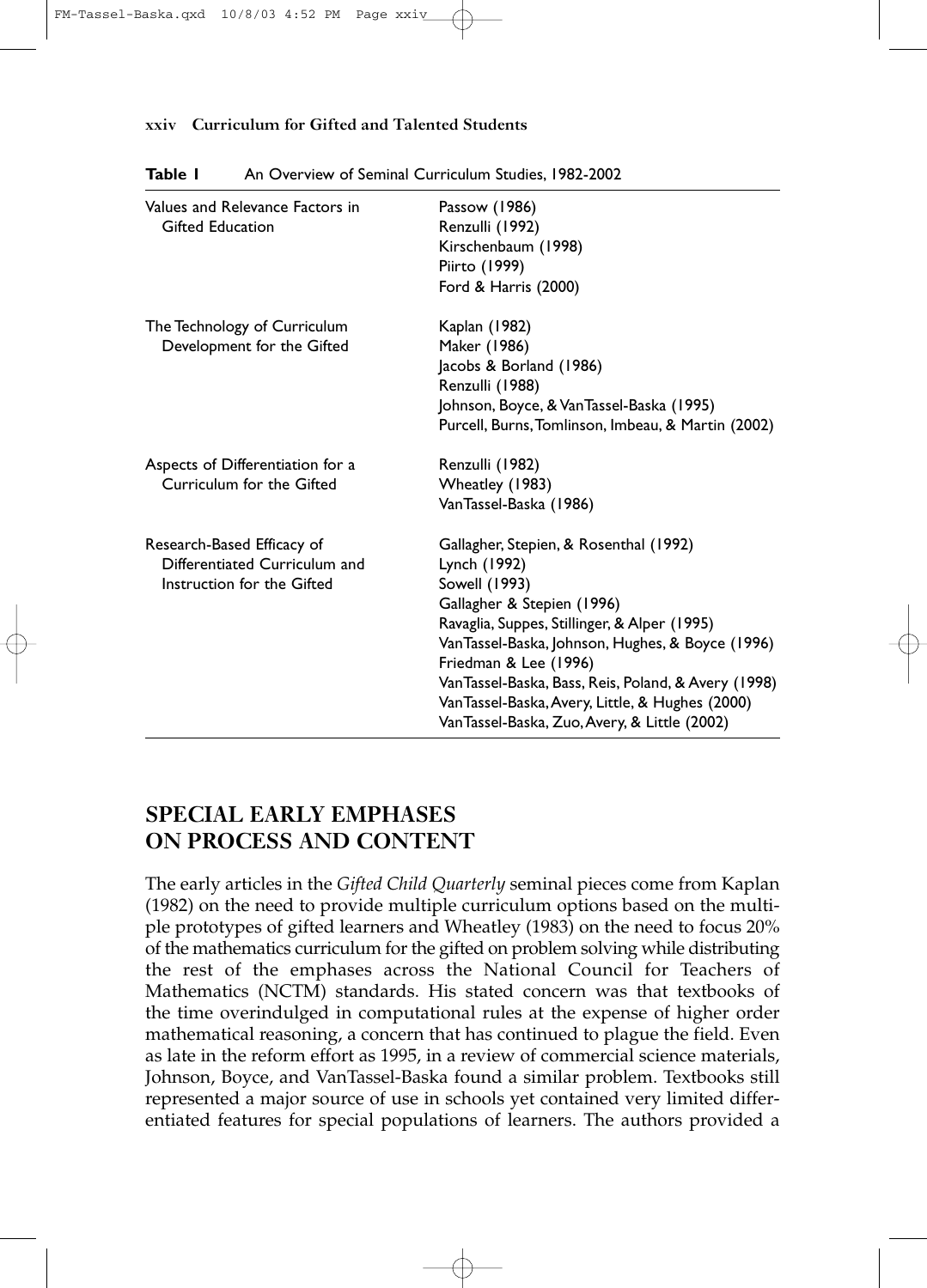checklist for schools to use in selecting appropriately differentiated materials for gifted students in science. More recently, Purcell, Burns, Tomlinson, Imbeau, and Martin (2002) have published a set of criteria for developing and evaluating curriculum regardless of subject area, a result of five years of NAGC curriculum division work.

## **SPECIAL ISSUE ON CURRICULUM IN 1986**

A key set of the seminal articles on curriculum selected for this volume came from a special issue co-edited by A. Harry Passow and myself in 1986. We had come to believe that the field needed to take a stronger interest in the content of interventions for gifted learners as an antidote to the emphasis that had been placed on conceptions of giftedness, identification, and administrative arrangements. The issue was also timely for NAGC in that the Curriculum Division had just been formed. As its first chair, I focused our work on early projects to (a) develop scope and sequence models for the field and (b) develop model or exemplary units of study. The selected articles for this special issue of *Gifted Child Quarterly* then were highly pragmatic, attempting to provide guidance to practitioners for important "close to the ground" issues of curriculum.

Passow's article on secondary programming was laudatory in its insistence on a secondary program model for the gifted that was finely balanced between cognitive and affective areas. His insistence on a goal structure that called for concerns about self-understanding, service to others, and moral and ethical development around real-world issues alongside the emphasis on higher level thinking and problem-solving, a stress on the liberal arts, and specialized opportunities attested to his deep belief in developing gifted individuals who could and would help construct a better world. His notion about the need for balance between general and specialized development of abilities is also worth noting. While an advocate for Advanced Placement and International Baccalaureate programs, he also saw the need for more personalized interactions like mentorships, internships, and independent study. Passow saw clearly the role of good guidance practices in holding a secondary program together and worried about the limitations placed on holistic development of the gifted when such provisions were lacking.

Another pragmatic piece in this same issue was the Jacobs and Borland (1986) treatise on interdisciplinarity, a well-reasoned and thoughtful look at ways to think about creating interdisciplinary curriculum. Central to their argument for such curriculum for the gifted lay their deep understanding of the capacity of this type of learner to handle the complexity and abstract connections demanded of serious work across disciplines. Their stance on the teachers' need to know one discipline well before attempting to make meaningful connections to other disciplines is as true today as it was 18 years ago. Jacobs, of course, went on to write more deeply on her own about the key processes for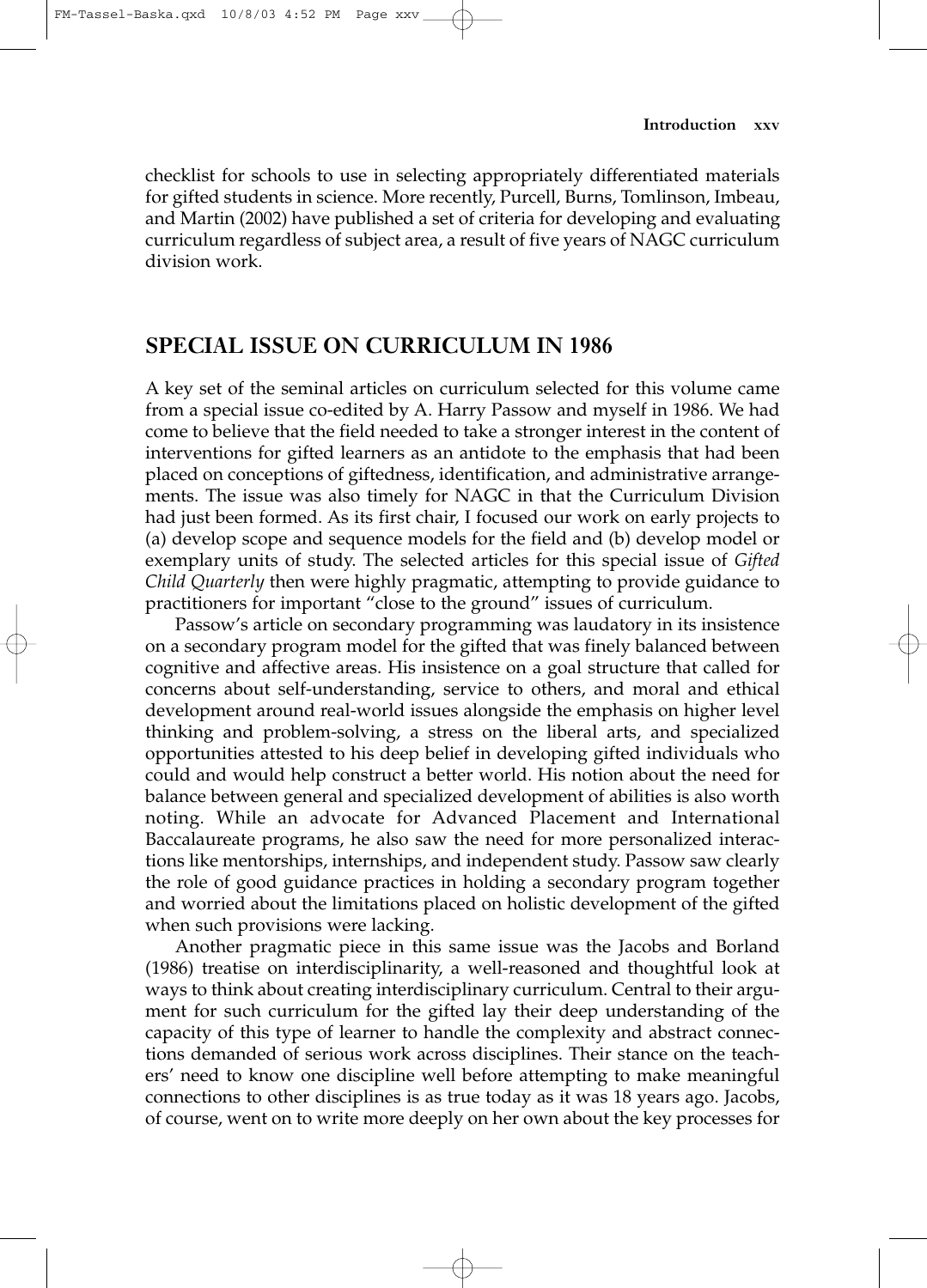#### **xxvi Curriculum for Gifted and Talented Students**

developing such curriculum and worked with many teachers to accomplish the feat. The authors also offered their audience good examples of organizing approaches and examples of what an interdisciplinary curriculum might be like. Then, as now, little research evidence supports the efficacy of the approach although educators of the gifted still recommend it today as a key ingredient in effective curriculum structure (Tomlinson, et al., 2002; VanTassel-Baska & Little, 2003).

The Maker article on scope and sequence continues the pragmatic nature of articles from this special issue. Its down-to-earth presentation of definitions, rationale, development steps, and clear examples provided the field with a blueprint for such development as this area of macro curriculum development was beginning to evolve as an important consideration in programs. The middle to late 1980s saw a major increase in scope and sequence projects, not unlike the increase in curriculum development unit projects today. The Maker article remains contemporary in its approach; moreover, the need for such work has not abated as attested to by a current meta-evaluation of gifted programs (VanTassel-Baska, in press).

The VanTassel-Baska piece in the 1986 issue focused on the need for employing complementary approaches to developing curriculum for the gifted, based on research of effectiveness to date. While the number of curriculum studies has increased subsequent to this article, none refute the basic premise of the need to accelerate curriculum in all relevant subject areas for gifted learners, the need to focus on the high level process skills of thinking, problem-solving, and research that may result in a high-quality product, and the need for a concept or thematic emphasis that is both intra- and interdisciplinary. This article ultimately marked the beginning of the Integrated Curriculum Model (ICM) that evolved into the William and Mary curriculum work in all subject areas at elementary and secondary levels (VanTassel-Baska & Little, 2003). The thinking in the 1986 article, however, had not yet integrated the three curriculum emphases, but rather saw them as parallel curriculum considerations. In the subsequent 18 years, the integrative nature of the model has been translated into exemplary units of study, beta-tested, and found to be statistically significant and important educationally for use with gifted populations of learners across multiple states, school districts, and grouping patterns (VanTassel-Baska, Bass, Ries, Poland, & Avery, 1998; VanTassel-Baska, Zuo, Avery, & Little, 2002). While the article presaged a new model for curriculum development, it represented primarily a research-based perspective on what was already working in separate curriculum being used at the time.

## **SPECIAL ISSUE ON CURRICULUM IN 1998**

A more contemporary issue of *Gifted Child Quarterly* was also devoted to curriculum, this one conceived and commissioned by Ann Robinson as editor in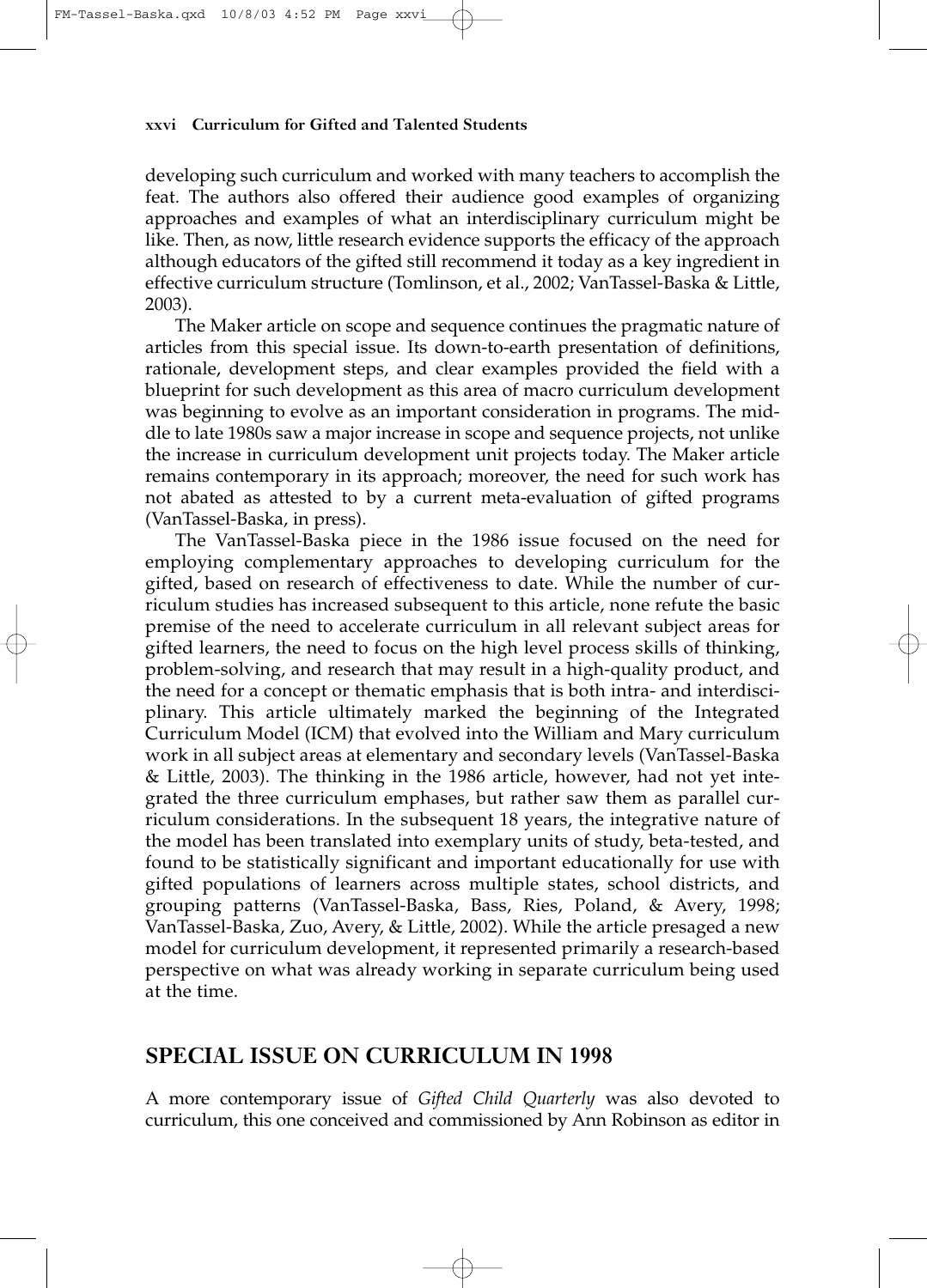1998. This issue was dedicated to the curriculum wisdom and work of A. Harry Passow and contained two seminal pieces of note. The first was the publication of the William and Mary science curriculum study on using problem-based learning units in elementary classrooms (VanTassel-Baska et al., 1998). The study broke new ground in its use of a quasi-experimental study in 45 classrooms to demonstrate the significant level of scientific research skills attained by students using the units over their comparison counterparts. It also suggested that grouping patterns were not important in the delivery of the curriculum, with cluster, pull-out, and self-contained all being successful settings for use of the units of study. The study also revealed, however, that much more growth was possible for gifted students than attained, especially in the areas of higher level thinking in designing experiments. Implementation data suggested that both teachers and students found the units engaging and motivating. This study represented a major breakthrough in curriculum studies of the gifted by demonstrating empirically the value of differentiated curriculum.

The second piece included in this special issue was an interview with A. Harry Passow before he died in 1997 (Kirschenbaum, 1998). It chronicles his 40 years of work with curriculum issues and the realities of that work in special projects and his own teaching. A special part of the interview was his recollection of working with a future Westinghouse scholar, feeling his way with an extraordinary learner, yet always giving him his choice as he explored deeper project-based attainment. Passow's notion of "conversation" as the basis for facilitating independent study rings highly contemporary with current work on social-cognitive learning even though it took place 55 years ago. Passow's wisdom also comes through in his belief that curriculum for the gifted must be both excellent and equitably available lest we be unsuccessful in our work to upgrade all of education. He was heartened by the new emphasis in curriculum development, using different models to accomplish similar goals.

## **CURRICULUM AS CREATIVE PRODUCTION**

Work in curriculum that threads throughout the 25-year period is well represented through three articles by Renzulli (1982, 1988, 1992), which share common themes. Each is concerned with qualitative differentiation. Each offers a different model for thinking about curriculum development. Finally, each article employs a set of commonplaces to explain and articulate what matters in curriculum for the gifted: the features of the learner, the teacher, and the dynamism of process-product curriculum operating within a goal of developing creative productivity in individuals.

In his 1982 article, Renzulli noted the elusiveness in defining qualitative differentiation for the gifted and decried the then common practice of teacherdeveloped curriculum on the grounds of its being questionable in quality and utility. Rather he posited the use of real problems as the central focus of designing curriculum for the gifted in an attempt to move away from prescribed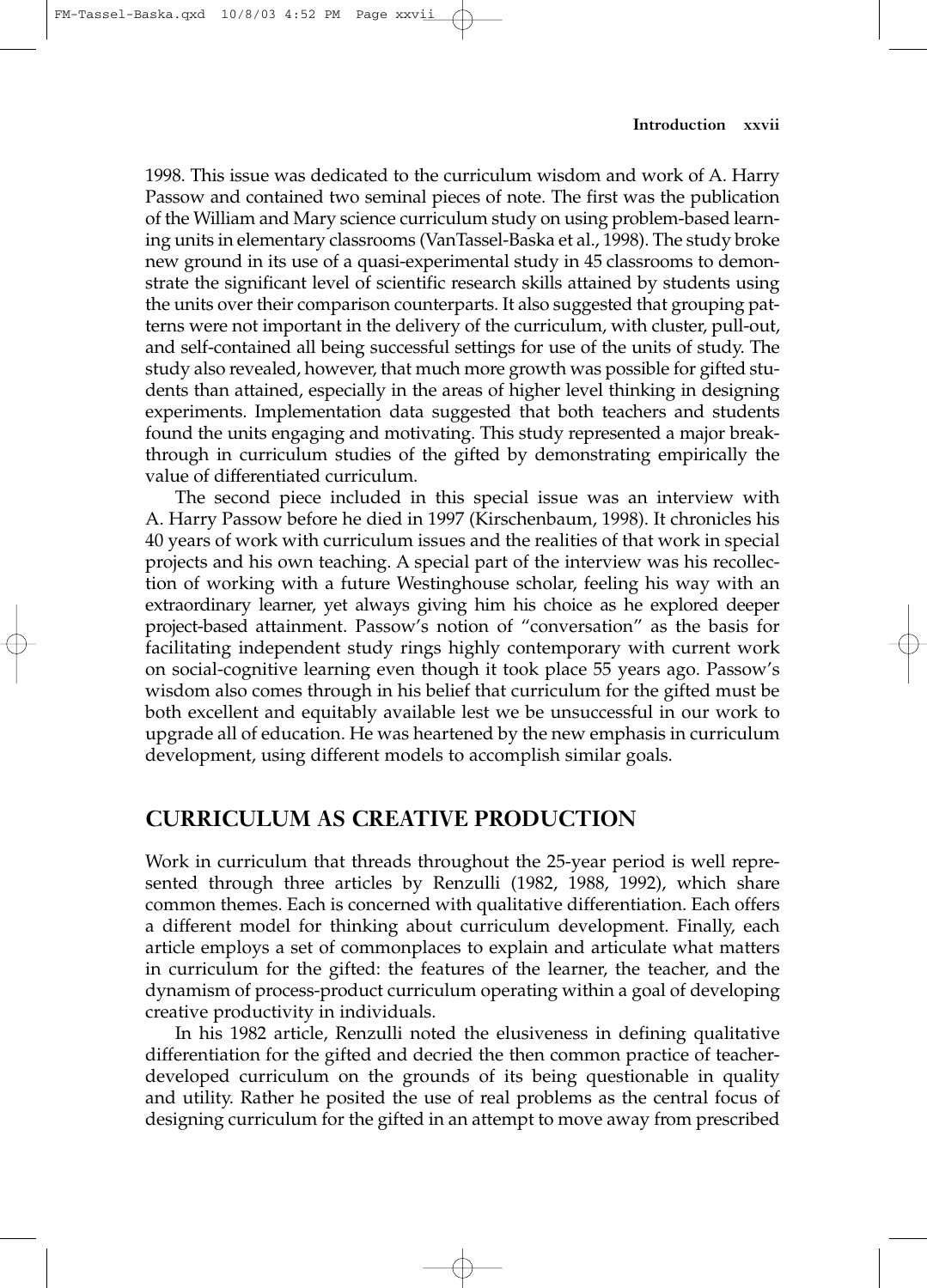#### **xxviii Curriculum for Gifted and Talented Students**

curriculum as promoted by teachers and textbooks, presented to students, providing predetermined pathways of learning, and resulting in predetermined products. Knowledge in a real-problem approach to curriculum, according to Renzulli, becomes a variable of instruction rather than a predetermined outcome. While inquiry becomes the central process, the role of the teacher in such a schema is as facilitator or navigator of discipline-specific concepts and methodology as well as resource scout.

The 1988 article on his multiple menu model moved to a consideration of differentiation through planning guides that consider both problem-based knowledge and the instructional techniques that foster it. In the model, knowledge and techniques equate to curriculum, which leads to instructional products, the heart of differentiation, according to Renzulli. He provided a set of menus that correspond to knowledge and instructional objectives, instructional strategies and sequences, and artistic modifications. The idea of the menus highlighted the importance of each aspect of the curriculum and the flexibility that may be involved in designing in each feature.

In the 1992 article, Renzulli turned from the practical to the theoretical in his paper on the development of creative productivity through deliberate acts. He posited that characteristics of the gifted learner, the teacher, and curriculum contribute to providing "ideal acts of learning." One of the most interesting and insightful aspects of the paper was the special notion about the emerging function of the optimal match between the personality of the learner and the nature of the tasks in respect to their "interestingness" that leads to task commitment. His insistence on paying equal attention to student ability, interest, and learning style in the selection process was well-articulated in this paper. The central curriculum features emphasized were the structure of the discipline as an emphasis through key concepts and methodologies as well as its appeal to the imagination. The teacher was cited as needing to have strong disciplinary knowledge in at least one area, exhibit the personality characteristics of flexibility, openness to inquiry, energy and optimism, and a love for what she teaches. The article concluded with a plea for research on the process of learning how to become a creatively productive person and the critical nature of the talent development process.

## **CONTRIBUTIONS TO CURRICULUM FROM OTHER SOURCES**

Several articles published in other journals add to our appreciation of curriculum work over the past 25 years. In their review of 101 practices, Shore and Delcourt (1996) remind us of our limited research base on several areas within the field, including curriculum differentiated in ways beyond the accelerative mode.

Piirto (1999) presented a postmodern vision of curriculum for the gifted that transcends the pragmatic views held by many in our field, exhorting educators to consider issues of gender, class, and race biases for examining discourse and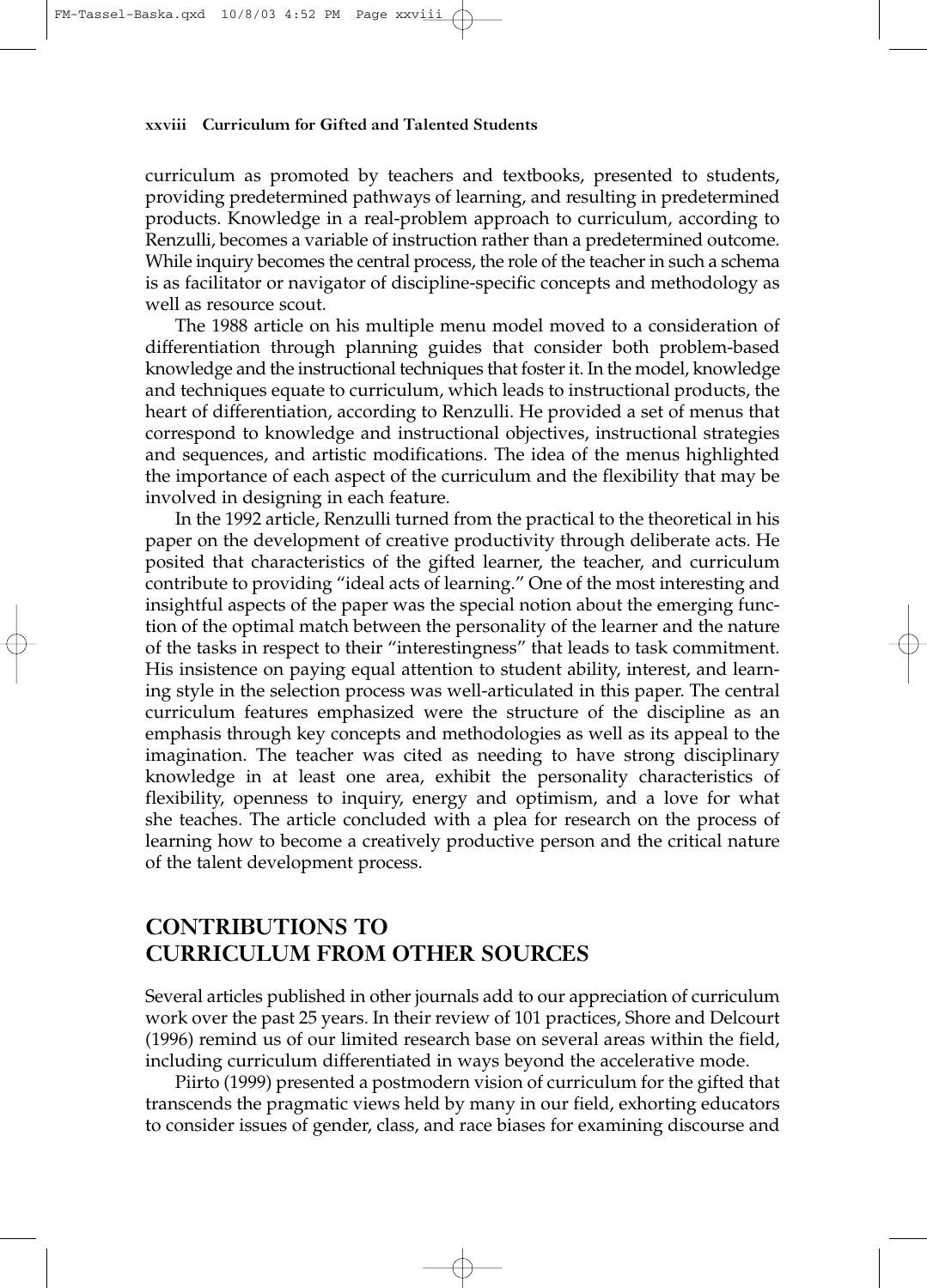power principles in curriculum work. Ford and Harris (2000) provide an important way to think about multicultural curriculum for gifted programs, suggesting the need to tailor curriculum effectively for learners from different cultural backgrounds through merging the heuristic principles of Bloom and Banks.

A few studies examined content-specific issues in curriculum for the gifted. Sowell (1993) carefully reviewed mathematical programs for the gifted and concluded that effective programs employed strong acceleration and grouping approaches in delivering curriculum. Lynch (1992) found that a compressed fast-paced summer class in the sciences effectively prepared academically talented secondary students for early admission to high school science coursework, a major boon in keeping gifted students in advanced science learning. Ravaglia, Suppes, Stillinger, and Alper (1995) contributed a rare article on the impact of the on-line EPGY program on learning. The study suggested that for many of the selected students, the technology-based curriculum was efficacious in advancing their mathematics and science learning. VanTassel-Baska, Johnson, Hughes, and Boyce (1996) found gifted students excelled in a curriculum of higher level thinking in language arts through literary analysis and interpretation, persuasive writing, and language study in comparison to students not receiving such a curriculum. VanTassel-Baska, Avery, Little, and Hughes (2000) also found that schools and districts were positively impacted by a curriculum innovation implemented for gifted learners.

Some studies of curriculum intervention also focused on models of teaching and learning that facilitated academic growth. Gallagher and Stepien (1996) studied secondary students in social studies classrooms, finding that the students using a problem-based learning approach gained as much traditional content learning as did the group not engaged with the PBL model. An earlier study (Gallagher, Stepien, & Rosenthal, 1992) found significant improvement in problem-solving schema for secondary students enrolled in a PBL-based course. Friedman and Lee (1996) tested three instructional models for the gifted and found the cognitive-affective model to be superior in enhancing group interaction and level of discourse.

## **ISSUES AND TRENDS IN CURRICULUM FOR THE GIFTED**

Quantitative and qualitative differentiation has been the bedrock issue in thinking about appropriate curriculum for the gifted over the entire span of time represented by these articles. Understanding how much to accelerate a child's learning, when, and in what area, remains a quantitative concern in differentiated practice. Yet more attention has been afforded to the qualitative side of curriculum. What constitutes qualitative differentiation has produced 11 models in the field, all aimed at describing these qualitative features. Regardless of the model presented, all have the common feature of generative learning of the gifted as the base of appropriate differentiation, with an emphasis on using higher level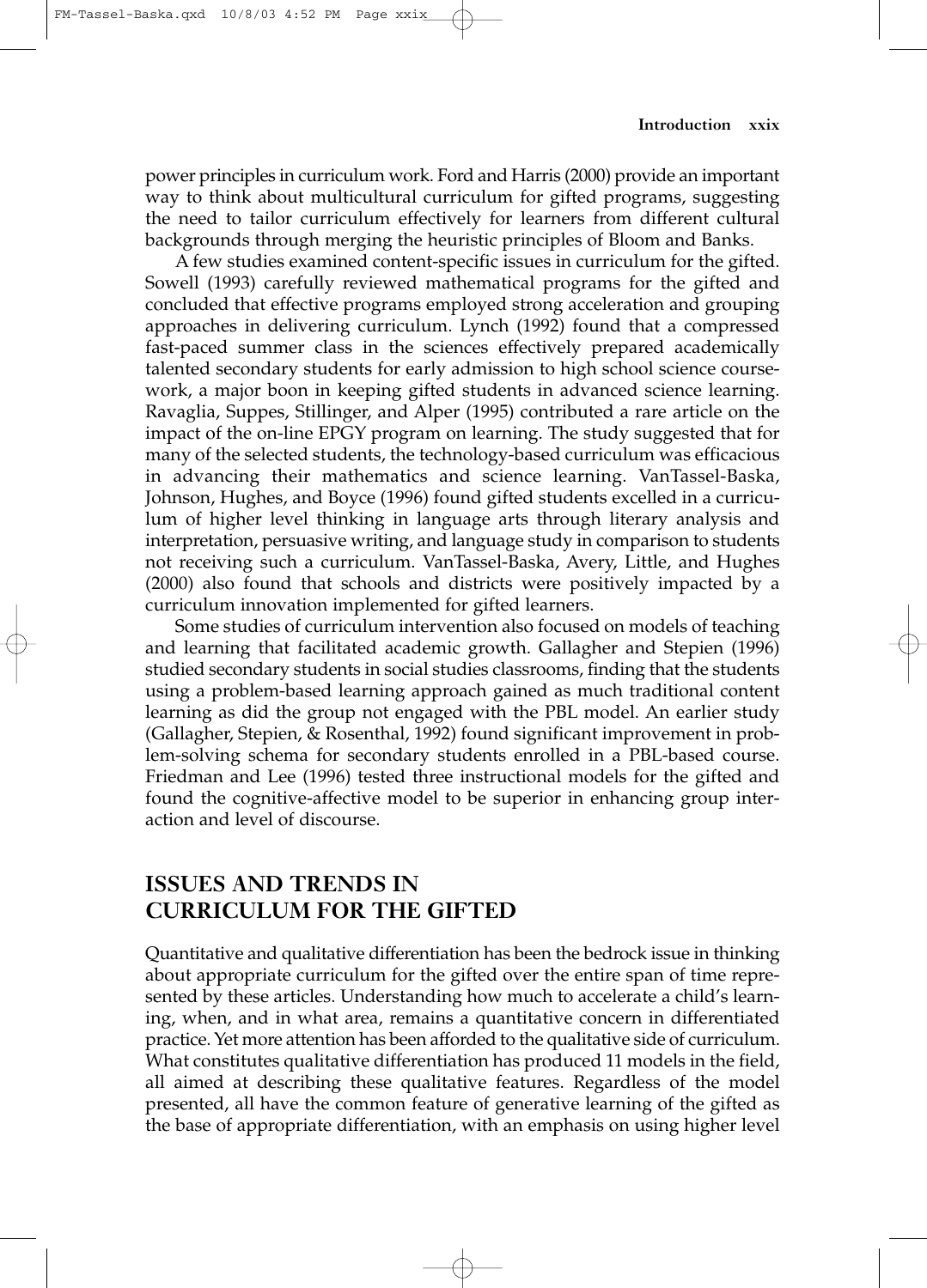#### **xxx Curriculum for Gifted and Talented Students**

concepts and processes to promote it. This staple formula for thinking about differentiation, however, has yielded considerable confusion and difficulty in practice, creating a need for simplifying the process for teachers into instructional processes to be applied.

The future trend in this area may rest with using curriculum already differentiated for gifted learners as a group and tailoring it for special gifted learners in a given context. Work like the William and Mary units and others under development through other Javits projects may become the models for the field in trying to ensure differentiated practice rather than relying on individual teachers to make inferences about what it should be. Evidence currently suggests that in general both teachers of the gifted and regular classroom teachers are underutilizing differentiation practices for gifted students (VanTassel-Baska, in press). More well-designed and differentiated materials are clearly needed to provide ample exemplars of what appropriate differentiation looks like and how it may be taught and assessed in practice. The field also needs more, not fewer, quality packaged materials that are research-based, with proven effectiveness for gifted learners.

A second issue in curriculum for the gifted is the relative paucity of curriculum and program articulation across the years of schooling. One way to build such articulation is to plan for it. The majority of school districts do not have a curriculum framework or a scope and sequence that provide a central tool for communicating about curriculum to stakeholders in the district and serve as a touchstone for effective practice. A curriculum framework would provide a set of K-12 goals and outcomes for the gifted so that teachers, parents, and students could understand the structure of the program across years. A scope and sequence by content area provides further delineation of goals and outcomes within major strands of study. Minimally, districts should be able to demonstrate how students who are verbally and mathematically talented have differentiated outcomes at key levels of the schooling process. Ideally, such work would be available in all areas of the core curriculum and in selected noncore areas such as foreign language and the arts as well. Underlying this issue is a lack of program leadership and coordination from which the field is currently suffering. Very few people are assigned full-time responsibility for administering gifted programs, with little or no priority placed on curriculum development work that could move a program to a higher level of functioning on behalf of gifted learners.

The trend needed to stem the tide of idiosyncratic unit development is a full-scale effort to build models of curriculum practice at the district level that endures across teachers, grade levels, and years of the program. However, in order for such frameworks to be useful and viable, they must form a part of the professional development program for gifted education and be seen as critical partners in curriculum enhancement. Only strong curriculum leadership in school districts can ensure that such curriculum work is ongoing and practiced.

A third troubling issue in curriculum for the gifted is alignment with state standards and hallmark programs for the gifted. How do we ensure that the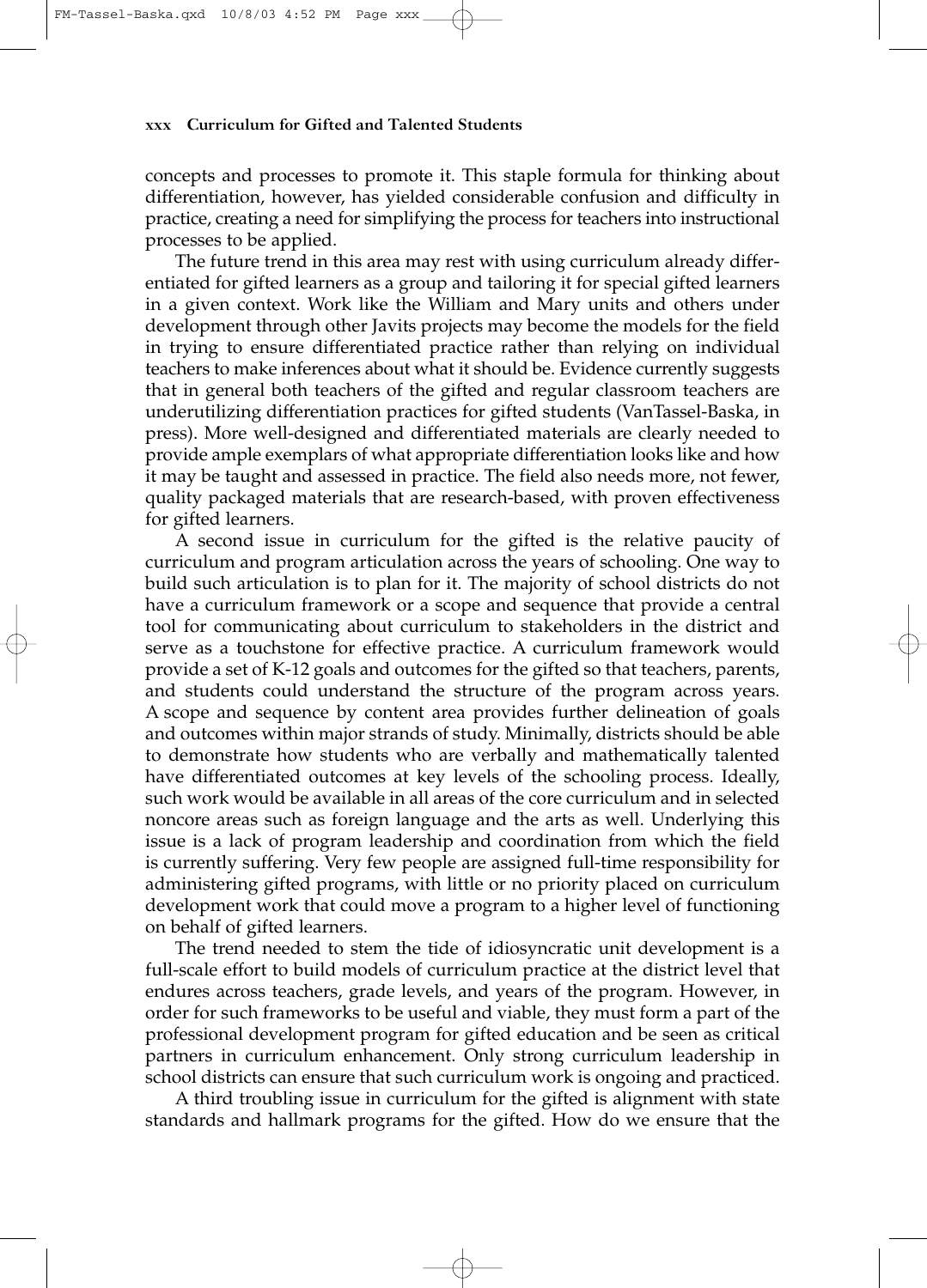curriculum employed in schools is appropriately aligned with what all students are learning yet goes beyond it in important ways? Work on such alignment may very well be a state responsibility. A model now exists for such work in the state of Oregon where teams of state curriculum consultants worked alongside teachers of the gifted to create a state document on curriculum alignment, disseminated to all districts. Equally important is the task of aligning curriculum at elementary and middle schools to the hallmark secondary programs of Advanced Placement and International Baccalaureate. While both College Board and the IBO have organized vertical teaming and pre-IB, respectively, the field of gifted education also has a responsibility to ensure that connections exist in programs to prepare students for strong participation later in their schooling since both programs are seen as the best examples of rigor and quality that exist in K-12 schooling.

A trend to deal with this issue of alignment has already begun as seen in the state of Oregon. Individual school districts also have undertaken this challenge. Places as diverse as Greenwich, Connecticut, Montgomery County, Maryland, and Salt Lake City, Utah, have developed models of alignment work that have great merit for the field. This trend can only continue as gifted education becomes more integrated into the mainstream of general education. In the case of AP and IB, gifted educators must realize that all selective colleges are looking for students to have participated in these programs or to have taken dual enrollment courses as a proxy for high school course rigor. Without such options, these students will not gain admission. In several school districts, data suggest that identified gifted students are seriously underrepresented in Advanced Placement programs and performance levels are also below expectation. (VanTassel-Baska & Feng, in press). Thus the movement to create stronger alignment to these programs appears to be justified.

Finally, I must return to the issue voiced by Passow over the last 25 years, that of curriculum balance. Partially because we run programs that are part-time and partially because we have not clearly articulated our curriculum goals and outcomes for gifted learners, curriculum balance is deeply at risk. Little evidence suggests that the affective development of gifted students is occurring through special curricula for the gifted. Moreover, interdisciplinary efforts at curriculum frequently exclude the arts and foreign language. Only through acknowledging and applying curriculum balance in these areas are we likely to be producing the type of humane individual Passow envisioned. These areas of the curriculum are as vital if not more so than our obsession to demonstrate increased academic learning. Yet the issue is complicated by the fragmentation of programs at every level, the practice of inclusion which results in even less time being devoted to flexible grouping and differentiated practice, and teachers lacking a background in gifted student needs for social, emotional, and aesthetic development.

The trend toward balance will only come into being as we return to an understanding of serving gifted learners comprehensively, of ensuring that a full set of curriculum options across domains is available to them at an appropriate level. It also means recognizing that social-emotional nurturance and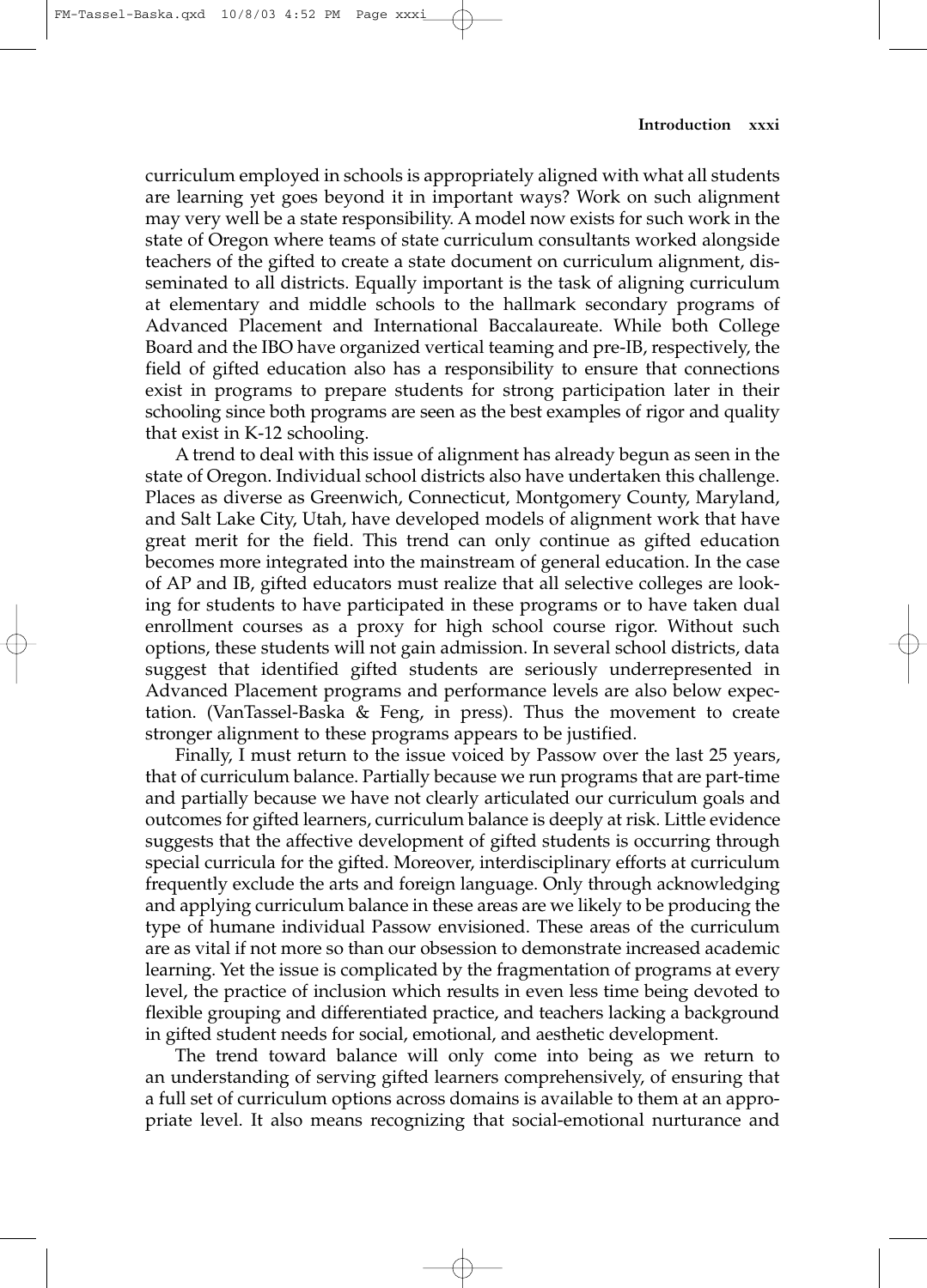#### **xxxii Curriculum for Gifted and Talented Students**

contact with the arts of expression are as necessary as food and water in a curricular structure. Professional developers must become more sensitive to incorporating this larger vision of curriculum emphases into work with teachers and parents. As more gifted learners bring disabling characteristics and habits into school, we must be prepared to provide for them through a balanced emphasis in our curriculum structures.

## **CONCLUSION**

The trend for curriculum designed for the gifted in the future must embrace paradox. It must provide students a rigorous, high-quality experience that readies them to successfully traverse the next level of educational challenge in a selective university as well as ground them in self-learning and social learning of the moment. It must help them find true self in the midst of growing toward a professional career. It must inculcate a healthy sense of respect for civilization's past accomplishments as well as a desire to shape a new and better world in the future. Such a curriculum must first be envisioned, then developed, and then implemented. The real challenge for the future of curriculum in this field is the preparation of educators committed to the vision of curriculum as the core of what makes gifted education a worthwhile enterprise.

### **REFERENCES**

- Ford, D. Y., & Harris, J. J. (2000). A framework for infusing multicultural curriculum into gifted education. *Roeper Review, 23*, 4-10.
- Friedman, R. C., & Lee, S. W. (1996). Differentiating instruction for high-achieving/ gifted children in regular classrooms: A field test of three gifted-education models. *Journal for the Education of the Gifted, 19*, 405-436.
- Gallagher, S. A., & Stepien, W. (1996). Content acquisition in problem-based learning: Depth versus breadth in American studies. *Journal for the Education of the Gifted, 19*, 257-275.
- Gallagher, S. A., Stepien, W., & Rosenthal, H. (1992). The effects of problem-based learning on problem solving. *Gifted Child Quarterly, 36*(4)*,* 195-200.
- Jacobs, H. H. & Borland, J. H. (1986). The interdisciplinary concept model: Theory and practice. *Gifted Child Quarterly, 30*(4), 159-163. **[See Vol. 4, p. 93.]**
- Johnson, D. T., Boyce, L. N., & VanTassel-Baska, J. (1995). Science curriculum review: Evaluating materials for high-ability learners. *Gifted Child Quarterly, 39*(1), 36-43.
- Kaplan, S. N. (1982). Myth: There is a single curriculum for the gifted! *Gifted Child Quarterly, 26*(1)*,* 32-33. **[See Vol. 4, p. 41.]**
- Kirschenbaum, R. J. (1998). Interview with Dr. A. Harry Passow. *Gifted Child Quarterly, 42(4),* 194-199. **[See Vol. 4, p. 13.]**
- Lynch, S. J. (1992). Fast paced high school science for the academically talented: A six-year perspective. *Gifted Child Quarterly, 36*(3), 147-154.
- Maker, J. C. (1986). Developing a scope and sequence in curriculum. *Gifted Child Quarterly 30*(4)*,* 151-158. **[See Vol. 4, p. 25.]**